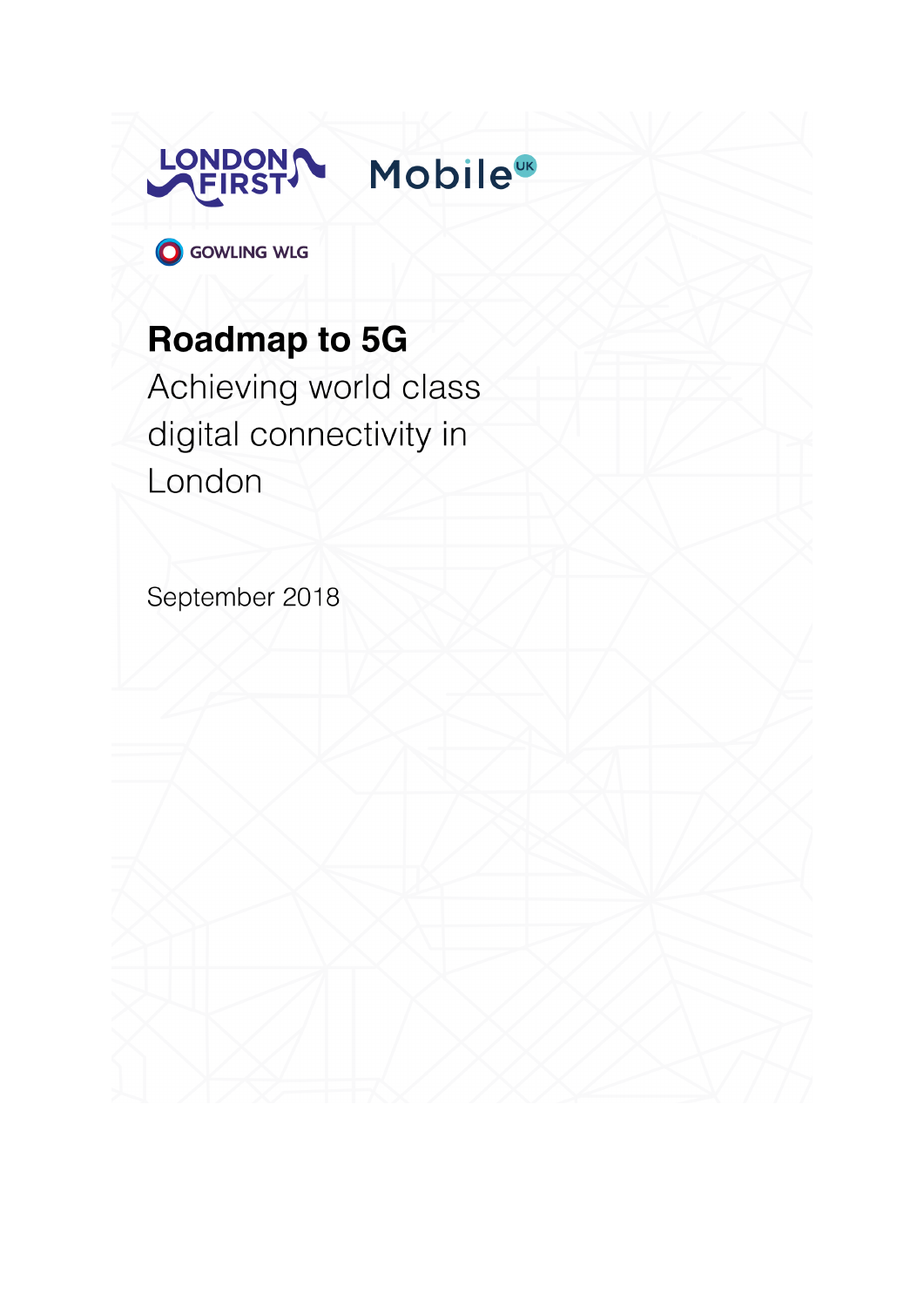## **INTRODUCTION**

For London to lead the digital revolution it needs fast, reliable, and universal mobile and broadband connectivity. To achieve this, London's government, borough councils and operators need to be in alignment around a shared goal to improve digital connectivity,

The private sector delivers London's digital connectivity. 5G roll-out will require significant investment by private telecoms operators, but London is a challenging environment to make city-wide investment in digital infrastructure.

There is a both a physical challenge, due to the complex and historic nature of the capital's urban geography, and a coordination challenge, arising from the different approach to applying the rules and permits relating to digital roll-out which are applied by the 32 borough councils and the City of London.

London First and Mobile UK, with the help and expertise of Gowling WLC, have come together to explore how to improve digital roll-out in London. We have focused on setting out what operators, London's government and boroughs need to do improve digital connectivity.

We believe a digital roll-out toolkit for London is needed, which would be a critical resource for local authorities and operators.

## **London presents unique challenges to digital roll-out**

London is a unique and challenging environment to deliver world-class connectivity.

The capital is a historic city with listed buildings, archaeological artefacts and a multitude of underground structures, including transport infrastructure, street ventilation and utilities. All these factors create significant challenges for digital rollout.

In addition to these challenges, high demand for mobile connectivity during peak times in train stations and in public places where large crowds gather puts pressure on the network. 98.8% of premises in London are covered by 4G, but tall buildings, narrow streets and the greater use of reflective glass and steel make it difficult for mobile signals to penetrate. As a result, London's 4G indoor premises coverage is 90% across all mobile providers, which is significantly lower than in other parts of the country.<sup>1</sup>

On both mobile and broadband our European neighbours are improving speeds and connectivity on average faster than Britain.<sup>2</sup> This could lead to London missing out on the consumer, business, and social benefits of faster connectivity.

As the UK looks to reposition itself after Brexit, improving digital infrastructure will incentivise the investment and innovation needed to raise productivity and deliver economic growth for the whole country.

<sup>1</sup> <sup>1</sup> Ofcom (2018), Connected Nations Report Spring Update 2018

<sup>2</sup> EU Commission, European Digital Progress Report, 2016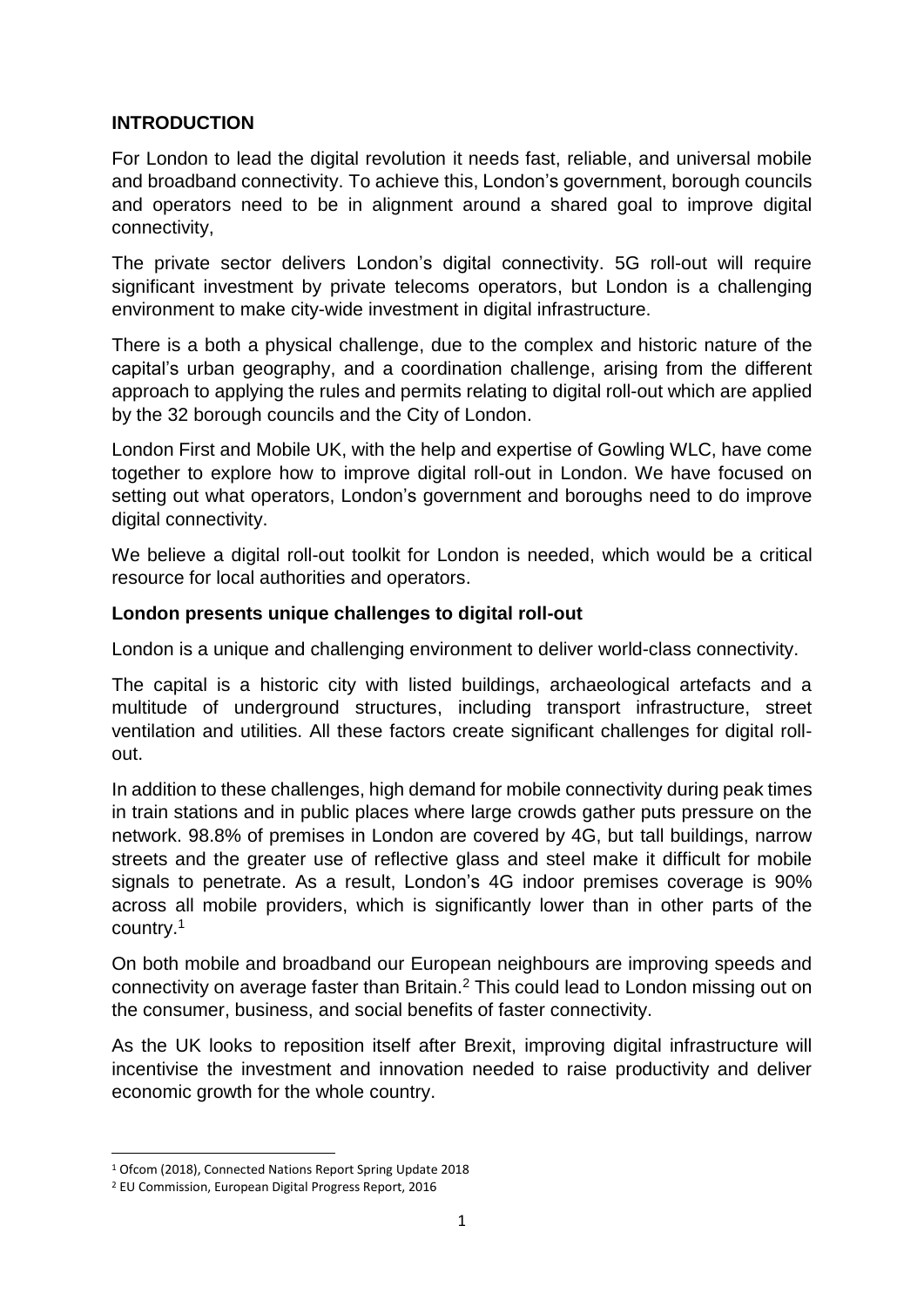## **The future is digital**

More than four in every five adults owns a smartphone and nearly three-quarters use a mobile to access the internet. $3$  A study by Giffgaff mobile network found that in 2011 the average customer used 450Mb each; today, average usage is four times that, at 1.9GB each month. <sup>4</sup> This is expected to rise to over 90GB per month by 2025. 5

Four in five businesses see broadband and mobile connectivity as critical to their company's growth. Research suggests that the British economy could grow by an extra £17 billion by 2024 if broadband speeds are increased.<sup>6</sup> The combined value of 4G and 5G connectivity is expected to add an additional £18.5 billion to the economy in less than a decade. 7

Digital connectivity also enables cities to deploy smart technologies which can help them plan services more efficiently. Everything from water and energy consumption to air quality and waste increasingly depend on data that needs to be transferred in real time for analysis.

To meet rising demand for data, operators expect to introduce the fifth generation (5G) of mobile technology from late 2019. 5G is expected to directly contribute an additional £7 billion a year to the UK economy in just six years from roll-out.<sup>8</sup>

5G will be more than 20 times faster than video streaming on 4G mobiles. The benefits of 5G will be incremental, initially overcoming some of the existing capacity constraints with more transformative benefits delivered over time.

As well as an enhanced consumer experience, in the future 5G will provide a new level of underlying connectivity to transform services and improve the lives of Londoners: 9

- **Healthcare** 5G connectivity will enable the widescale adoption of telehealth video conferencing, allowing people to see their GPs on smartphones or devices. It will also provide the reliable and secure connectivity that will enable the widescale adoption of health monitoring devices.
- **Transport** Commuters will benefit from 5G-enabled road systems that will reduce traffic congestion by 10%, saving the economy £880 million a year, while sensors on the railways will cut unplanned train cancellations.

<sup>1</sup> <sup>3</sup> UK 5G infrastructure to outstrip economic benefits of fibre broadband by 2026, https://news.o2.co.uk/press-release/uk-5g-infrastructure-outstrip-economic-benefits-fibre-broadband-2026/

<sup>4</sup> The Amount Of Mobile Data We Are Using Will Blow Your Mind. Available at

https://www.huffingtonpost.co.uk/entry/mobile-data-usage-uk-statistic-

<sup>2017</sup>\_uk\_58e24719e4b0c777f788cb39?guce\_referrer\_us=aHR0cHM6Ly93d3cuZ29vZ2xlLmNvLnVrLw&guce\_referrer\_cs=3 DHHlboZMBUmbX5femlTNg&guccounter=2

<sup>5</sup> Three UK continues 5G network preparation, Available at http://www.threemediacentre.co.uk/news/2018/sseunbundling-announcement.aspx

<sup>6</sup> UK Broadband Impact Study: Impact Report, SQW (November 2013)

<sup>7</sup> UK 5G infrastructure to outstrip economic benefits of fibre broadband by 2026. Available at https://news.o2.co.uk/pressrelease/uk-5g-infrastructure-outstrip-economic-benefits-fibre-broadband-2026/

<sup>8</sup> Ibid

<sup>9</sup> The value of 5G for cities and communities. Available at https://d10wc7q7re41fz.cloudfront.net/wpcontent/uploads/2018/03/Smart-Cities-Report.pdf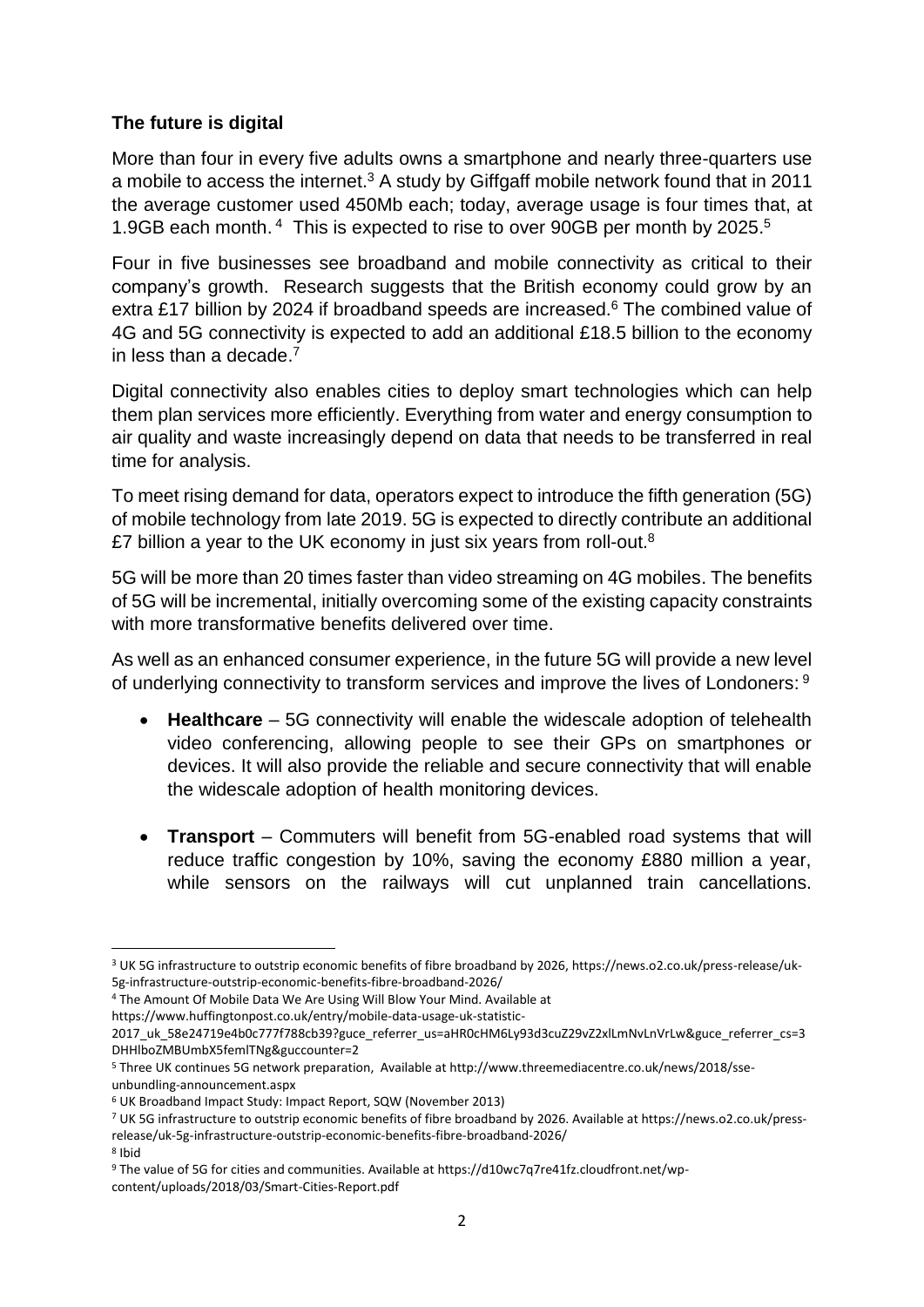• **Local services** – Local councils will potentially save £2.8 billion annually thanks to the introduction of smart lighting and smart refuse collection, as well as improved residential care.

## **The private sector delivers London's digital connectivity**

Mobile and broadband operators in the private sector are investing in London's digital future.

Mobile operators are investing over £2bn per annum in connectivity, a large part of which is spent in London.<sup>10</sup> Virgin Media has committed £3bn to its fibre programme Project Lightning<sup>11</sup>, and Openreach is investing £3bn in its fibre broadband network.<sup>12</sup> Other operators, such as Hyperoptic and Community Fibre, are also investing heavily in the UK's full fibre network with a significant presence in London.

# **Digital roll-out in London is more expensive than other parts of the UK**

Operators are committed to developing their networks to enhance coverage and capacity to meet rising demand, but London is a complex and expensive place to invest at city-wide scale.

Many of the costs and delays to digital roll-out arise out of a coordination challenge. The 32 boroughs and the City of London grant the planning permissions and prior approvals that relate to digital roll-out, but each can have a different approach to applying rules and permits.

Even where boroughs have set digital connectivity as a strategic priority, this doesn't always filter down to local planning and highways authorities. For example, local policies aimed at decluttering public spaces are often at odds with the installation of new cabinets or mobile equipment such as masts and poles.

Every borough sets its own street works and parking charges, and as a result the cost to operators varies considerably across London. In some cases, application fees, parking charges and road closure fees have been used to maximise revenue in the face on year-on-year funding cuts to local authority budgets.<sup>13</sup>

The net effect is that the ability to roll out infrastructure rapidly and cost effectively in London can vary widely – and even across streets, as one borough neighbours another. Inconsistency across the capital adds time and cost, and creates investor uncertainty, which only adds to the complexity of digital deployment. There is a need to level the playing field with other utility providers and give operators in digital deployment certainty over the way permits, wayleaves and street works will be treated.

High demand has resulted in high rents charged by landlords for digital assets, which has undermined the economic viability of some investments. The government's reform of the Electronic Communications Code (ECC), introduced at end of 2017, recognises

**<sup>.</sup>** <sup>10</sup> Mobile in the UK: 10 key facts, Mobile UK. Available at http://www.mobileuk.org/mobile-facts.html

<sup>11</sup> Virgin Media struggles to keep up £3bn network expansion Project Lightning. Available at

https://www.telegraph.co.uk/business/2017/07/02/virgin-media-struggles-keep-3bn-network-expansion-project-lighting/ <sup>12</sup> Openreach ups investment plans: Will shoot out full fibre to 3 million premises. Available at

https://www.theregister.co.uk/2018/02/01/openreach\_ups\_full\_fibre\_investment\_plans\_to\_3\_million/

<sup>&</sup>lt;sup>13</sup> National Audit Office, The Impact of Funding of Reductions on Local Authorities, 2014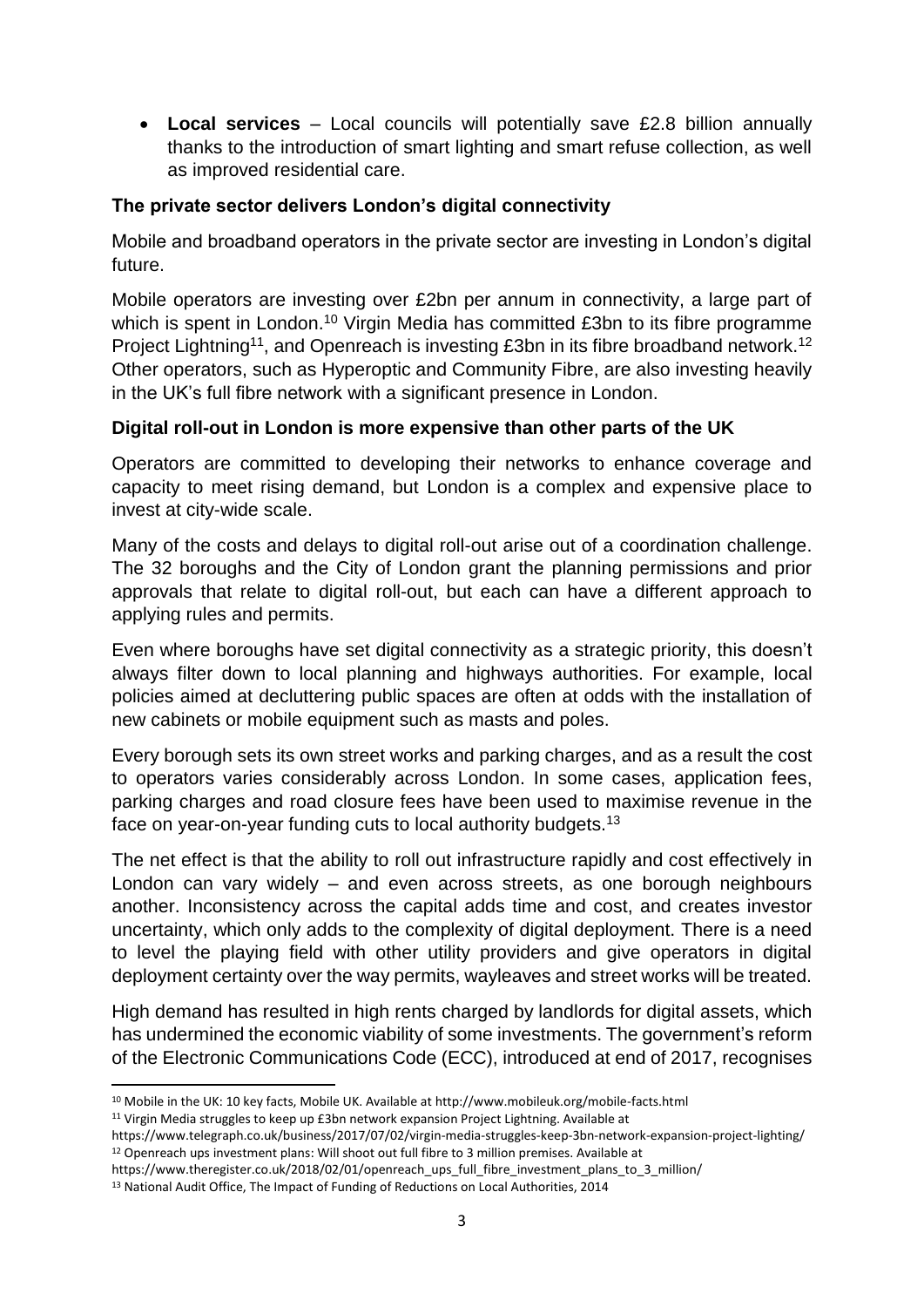this challenge. It aims to reduce costs to the telecoms sector while ensuring that landowners receive fair payment. However, as this will generally lower rent revenues for landlords, it has resulted in severe delays in negotiations between mobile operators and landlords. Given the short timeline to 5G deployment, this delay presents a significant challenge.

London is the most expensive place in Britain to roll out new digital investment. Up to 85% of the costs of expanding the digital network in the capital are so-called 'civil' costs, such as planning regulations and other red tape. <sup>14</sup> When combined with high rents, this means London risks missing out on the investment needed to meet rising demand and lagging behind its rivals in the roll-out of 5G.

Operators may reasonably choose to invest in cities and regions that are more digital friendly. For example, the City of York has been working with operators at the city scale to create common rules, as well as using its traffic light network to roll out a fibre network. Likewise, both Bristol and Essex County Councils have made public assets available to improve the city's connectivity. Norfolk County Council promoted the use of ECC allowing operators to commit to new sites. <sup>15</sup>

## **Denser and more complicated networks will be required**

London needs to get a grip on this challenge now, because denser and more complicated networks than currently exist will be needed to meet future demand.

5G has a shorter range of high-frequency radio waves, therefore to achieve the levels of indoor coverage needed, network capacity will increasingly rely on a large volume of smaller cells, situated nearer to the ground on lampposts, bus stops and other street furniture, in addition to rooftop and ground-based masts.

Furthermore, mobile networks are integrated entities made up of cell sites, switches, and backhaul. Backhaul is the cables that link up the cell sites to the switches that transmit data quickly around the network. Making London ready for 5G also means making it easier to roll out full-fibre connections underground.

Currently the UK lags behind other countries for full-fibre coverage. The Middle East and Asia have superior fibre coverage, compared to North America and Europe. Those countries with advanced fibre coverage are better positioned to realise the economic benefits of 5G.<sup>16</sup>

Meeting the scale of the 5G and digital roll-out challenge in a relatively short period of time will require a considerably more joined-up approach than is currently the case. This means a complete alignment of London's government, local authorities and operators around a shared goal to improve digital connectivity, focused on meeting the specific challenges of rolling out 5G.

**.** 

<sup>14</sup> London has the worst broadband in Britain, government statistics show, The Guardian, 2015. Available at https://www.theguardian.com/technology/2015/feb/09/london-has-the-worst-broadband-in-britain-governmentstatistics-show

<sup>15</sup> Delivering change – how cities can make the most of digital connections, Centre for Cities, 2018. Available at http://www.centreforcities.org/reader/delivering-change-cities-can-make-digital-connections/

<sup>16</sup> OPINION: The UK Is Lagging In The Global Race To 5G, Digit. Available at https://digit.fyi/uk-lagging-5g-race/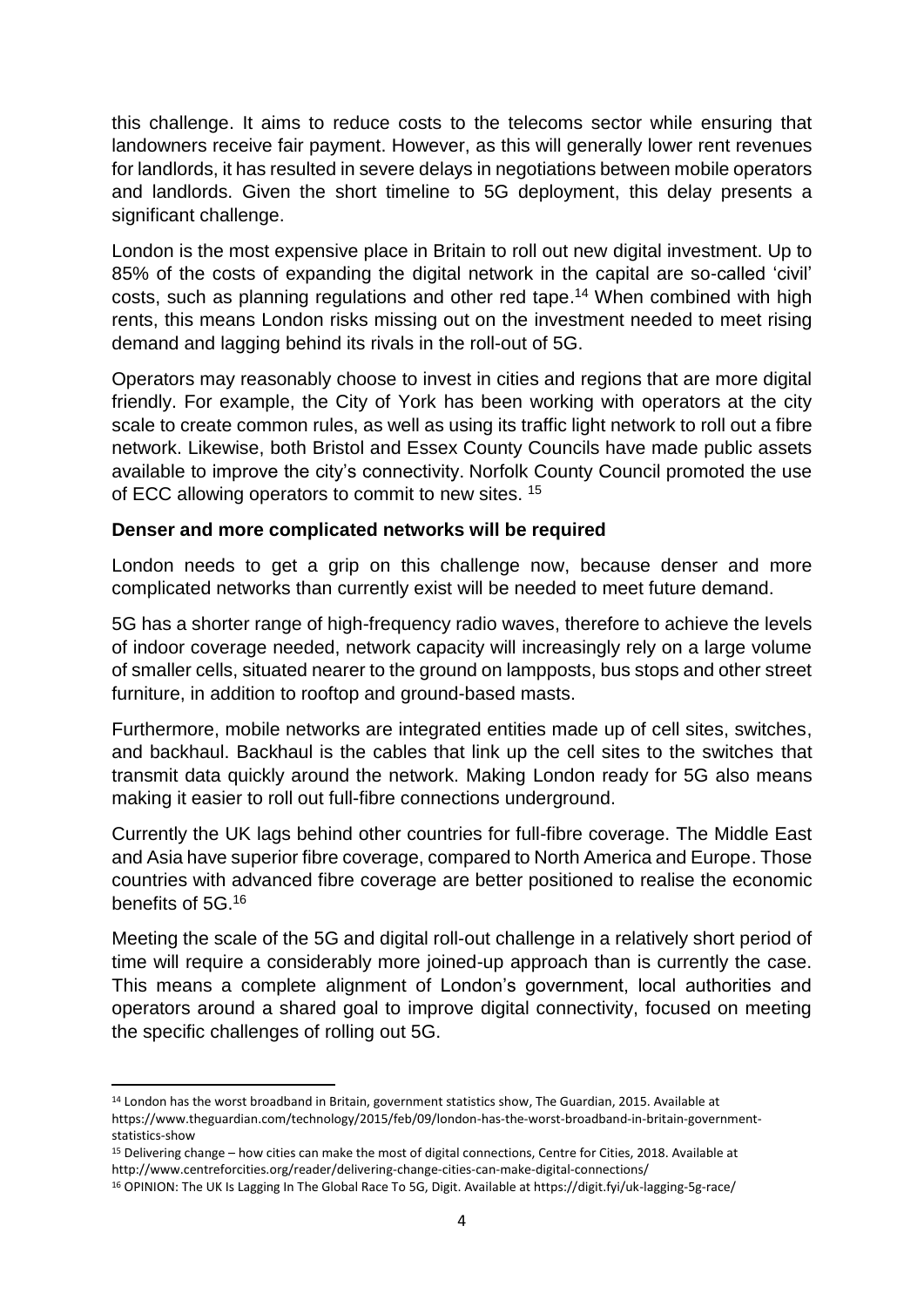## **Improving digital connectivity in London**

We cannot allow London to fall behind its domestic and international rivals. A more joined-up and ambitious approach to roll-out is needed. There are several key issues to be addressed:

- **Political leadership** we welcome the Mayor's manifesto commitment ensuring better access to public-sector property for digital infrastructure and treating digital infrastructure with the same status as other key public utilities. The same level of political will is required consistently across the boroughs that champions connectivity as a first principle.
- **Standardisation and sharing of best practice** The standardised wayleave developed by the City of London Corporation was a critical step forward, and we look forward to the standardised mobile agreement being developed by the GLA with the British Standards Institute for operators, local authorities and private landlords. These would give operators, business, landlords and developers the documentation they need to deliver digital infrastructure in a fast and effective way.
- **Public intervention** Without public investment the commercial operators will focus investment in areas that are the most commercially attractive. London's government, working in partnership with operators and boroughs, needs to make full use of government schemes such as the Local Full Fibre Network Challenge Fund (LFFN) and the 5G Urban Connected Communities Project.
- **Leveraging public assets** Local authorities should lead the way in promoting the Electronic Communications Code rates, acting as trailblazer and ensuring that public assets are economically viable places to invest in digital infrastructure.

#### **Recommendations**

London's government, operators and boroughs each have their part to play and should work in partnership to improve digital connectivity. We have set out below an approach which identifies the key commitments and responsibilities of each party.

The next step is to condense these into a shorter and sharper set of calls to action. In the coming months we will be convening operators and businesses and working with the GLA and the Chief Digital Officer.

We believe a digital roll-out toolkit for London is needed, which would be a resource for local authorities and operators. We recognise that some of this work is already underway.

The Connected London Team at the GLA are working to improve coordination between boroughs and promote standardisation where possible. Operators have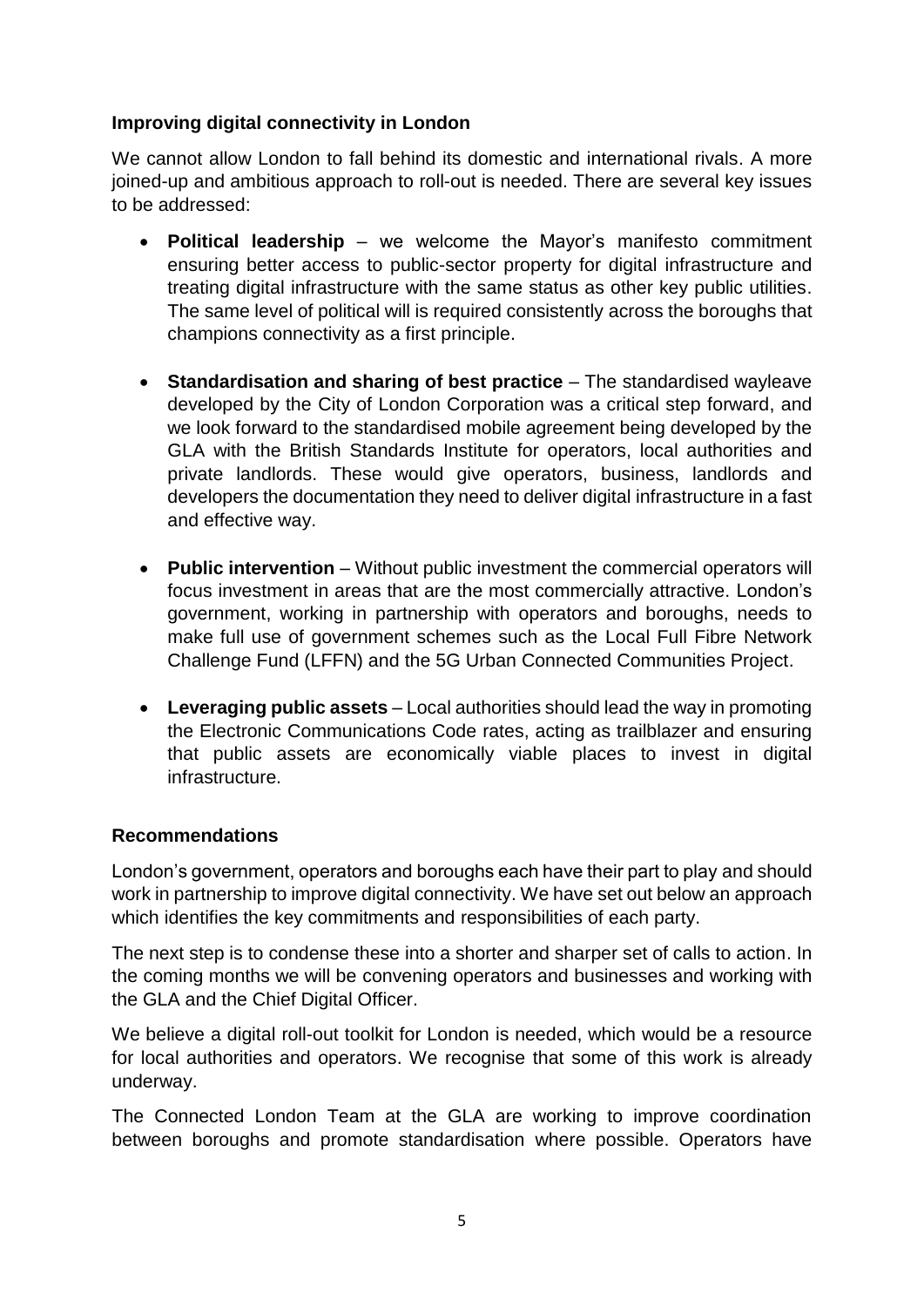come together to publish *Councils and Connectivity*, which outlines the crucial need for partnership in rolling out mobile connectivity.<sup>17</sup>

London First and Mobile UK are ready to work with all these parties and other stakeholders in any way we can to support the ultimate shared goal of ensuring worldclass digital connectivity in London.

 $\overline{a}$ 

<sup>&</sup>lt;sup>17</sup> Councils and Connectivity: How local government can help to build mobile Britain, Mobile UK, 2018. Available at http://mobileuk.org/20180905%20-

<sup>%20</sup>Mobile%20UK%20%E2%80%93%20Councils%20and%20Connectivity%20%E2%80%93%205%20Sep%2020 18%20Web.pdf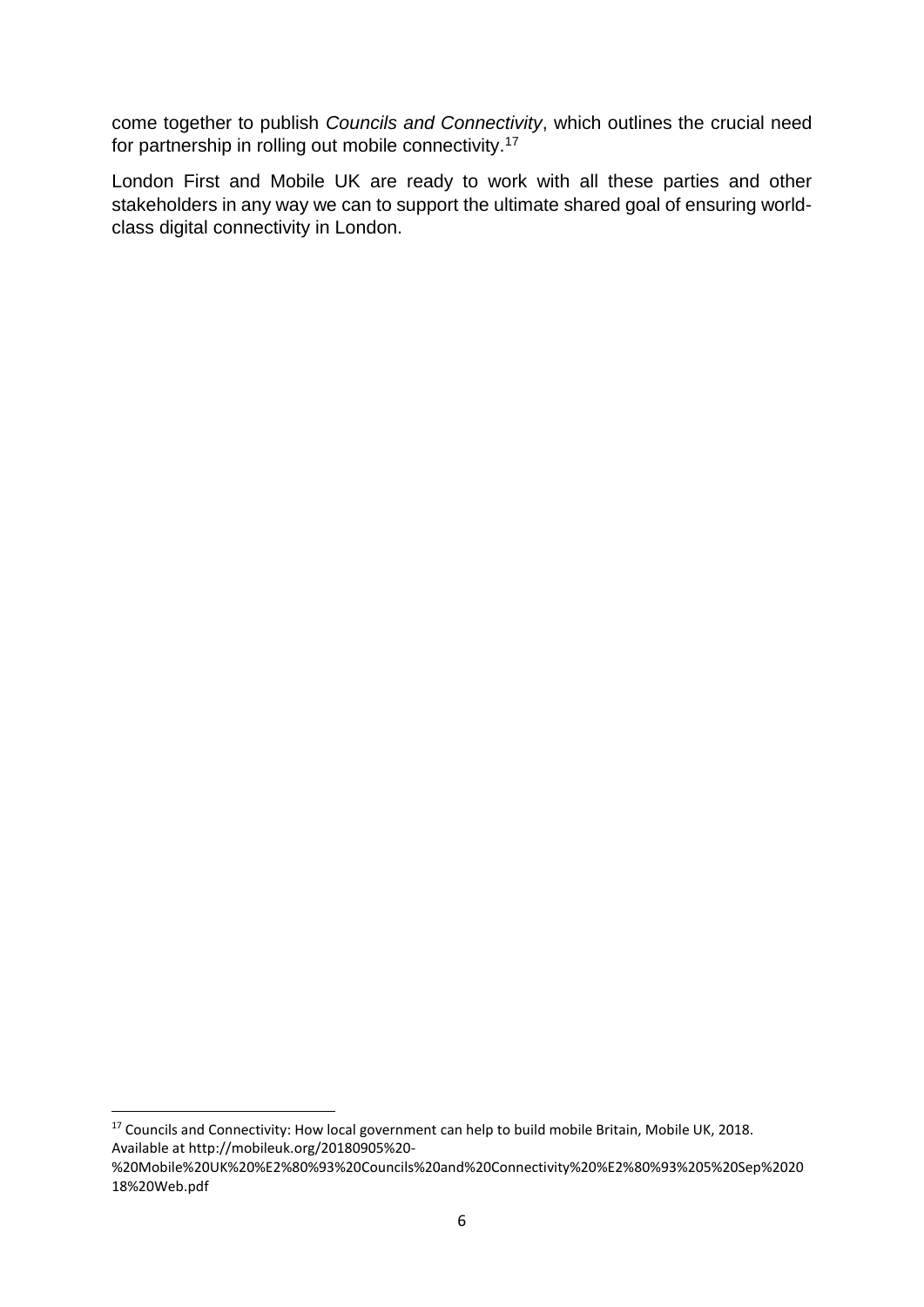## **WHAT THE MAYOR AND THE GREATER LONDON AUTHORITY CAN DO TO IMPROVE MOBILE CONNECTIVITY IN LONDON**

- 1. The Mayor will provide strategic support, through [the London Plan,](https://www.london.gov.uk/what-we-do/planning/london-plan) to facilitate the delivery of mobile connectivity.
	- a. Planning policies under consideration in the draft London Plan include requiring new development across London to provide full-fibre connectivity to the home and meet expected demand for mobile connectivity. These provisions can support mobile and wireless connectivity, such as rooftop access.
	- b. Boroughs should address connectivity issues through a Local Connectivity Plan, which allows for more flexibility in their approach to prior approval applications, especially in areas where there is evidence of the need for improvement in digital connectivity – for example, where broadband speed is unacceptably slow or where there is the need for more capacity to satisfy local demand for connections.
- 2. The Mayor can ensure public assets are deployed to support connectivity.
	- a. Local authorities should lead the way in promoting the Electronic Communications Code (ECC) rates, acting as trailblazer and ensuring that public assets are economically viable places to invest in digital infrastructure.
	- b. The GLA's Connected London Team worked with TfL to develop a successful bid to the LFFN Challenge Fund, winning an £8.5m Full Fibre Network grant in March 2018. TfL will be deploying fast digital connectivity along key transport corridors by securing significant investment in fibre capability in the London Underground. By using the LFFN funding to link 50 public buildings to the fibre network on the Tube, this will provide extra local connectivity to the surrounding area. It also presents excellent opportunities for other boroughs to link assets into the network in future, particularly where there are current black spots (for example, the Old Street area).
	- c. TfL should be encouraged to go further and review their 250 miles of Underground tunnels and street furniture (bus shelters, traffic lights, street signs, etc.), with a view to using these assets to roll out additional fibre capacity and install small cells to improve mobile coverage.
- 3. The GLA's Connected London Team should develop a common set of policies and tools, and support their implementation through guidance and training. We note that much of this work is underway and we look forward to the Standardised Mobile Agreement later in the year.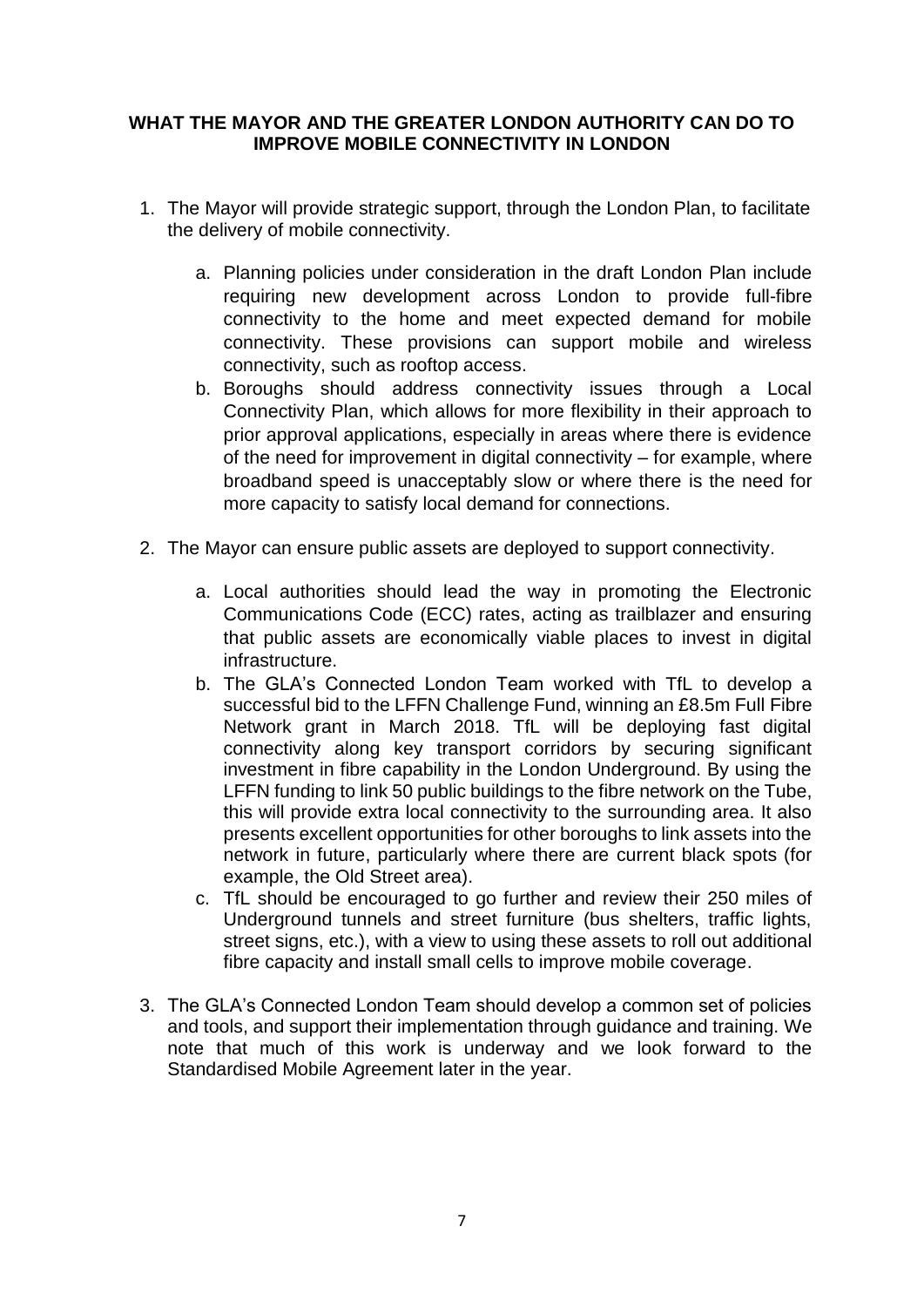## **WHAT CAN MOBILE NETWORK OPERATORS AND THEIR CONTRACTORS DO TO IMPROVE MOBILE CONNECTIVITY IN LONDON?**

To continue to drive this progress in London mobile operators are committed to following the [Code of Best Practice for Mobile Network Development,](http://www.mobileuk.org/codes-of-practice.html) in particular:

- 1. Sharing suitable existing mobile digital connectivity infrastructure sites where this meets network objectives.
- 2. Engaging with local planning authorities at both the pre-application and planning stages, working together to solve the continuing demand for mobile connectivity.
- 3. Communicating appropriately with communities and other stakeholders about network developments, in accordance with the Code of Best Practice.
- 4. Using documentation for planning submissions that is standardised in the Code of Best Practice.
- 5. Proposing appropriate design solutions whilst achieving technical objectives in line with national and local policy.